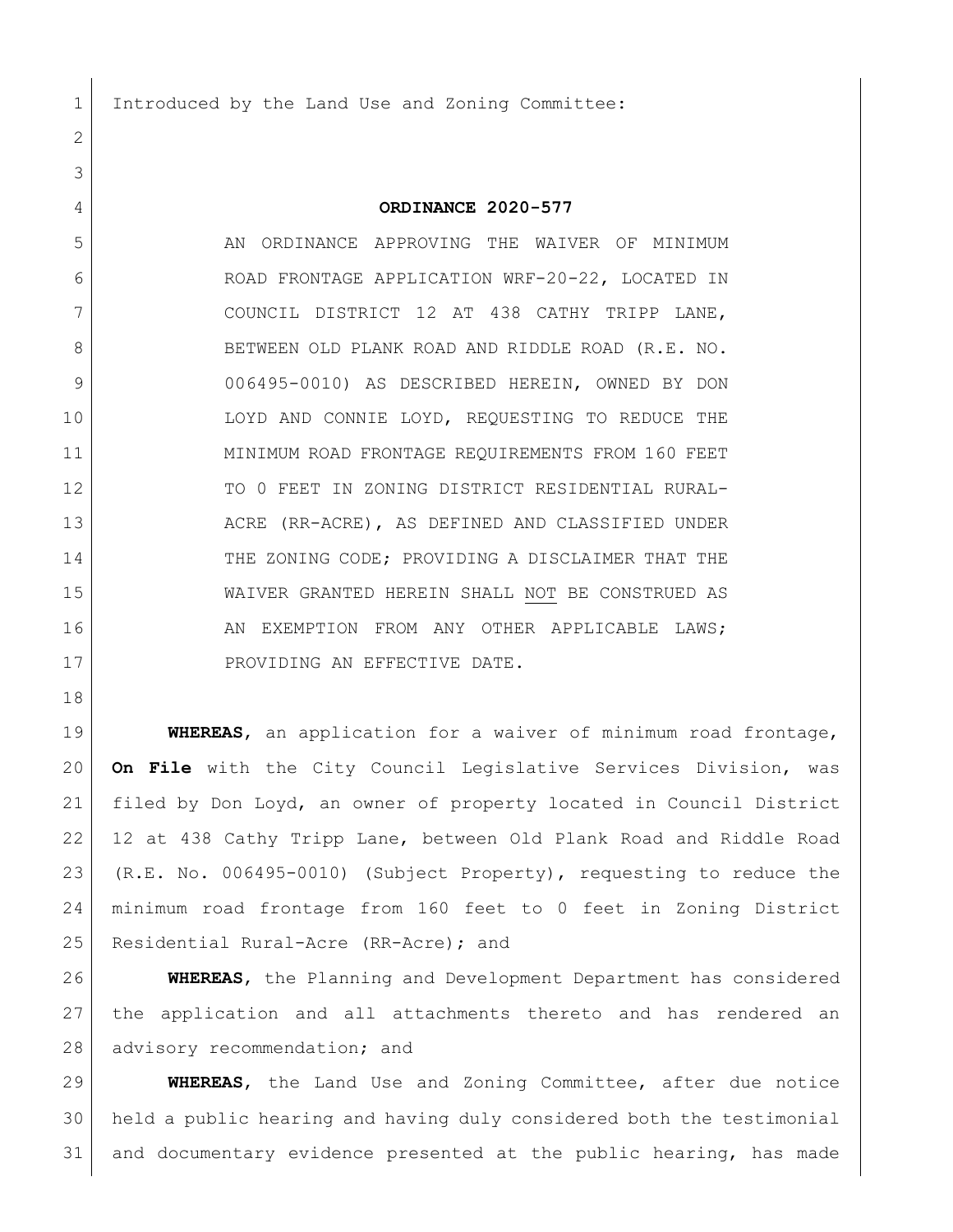## 1 its recommendation to the Council; and

 **WHEREAS**, taking into consideration the above recommendations and all other evidence entered into the record and testimony taken at the 4 | public hearings, the Council finds that: (1) there are practical or economic difficulties in carrying out the strict letter of the regulation; (2) the request is not based exclusively upon the desire to reduce the cost of developing the site or to circumvent the requirements of Chapter 654 (Code of Subdivision Regulations); (3) the proposed waiver will not substantially diminish property values 10 in, nor alter the essential character of, the area surrounding the 11 site and will not substantially interfere with or injure the rights 12 of others whose property would be affected by the waiver; (4) there is a valid and effective easement for adequate vehicular access connected to a public street which is maintained by the City or an approved private street; and (5) the proposed waiver will not be detrimental to the public health, safety or welfare, result in additional expense, the creation of nuisances or conflict with any 18 other applicable law; now, therefore

**BE IT ORDAINED** by the Council of the City of Jacksonville: **Section 1. Adoption of Findings and Conclusions.** The Council has reviewed the record of proceedings and the Staff Report of the Planning and Development Department and held a public hearing concerning application for waiver of road frontage WRF-20-22. Based upon the competent, substantial evidence contained in the record, the Council hereby determines that the requested waiver of road frontage meets the criteria for granting a waiver contained in Chapter 656, *Ordinance Code*. Therefore, Application WRF-20-22 is hereby **approved**.

 **Section 2. Owner and Description.** The Subject Property is owned by Don Loyd and Connie Loyd, and is legally described in **Exhibit 1**, dated September 9, 2020, and graphically depicted in **Exhibit 2, attached hereto**. A graphic depiction of the easement is **attached** 

 $-2 -$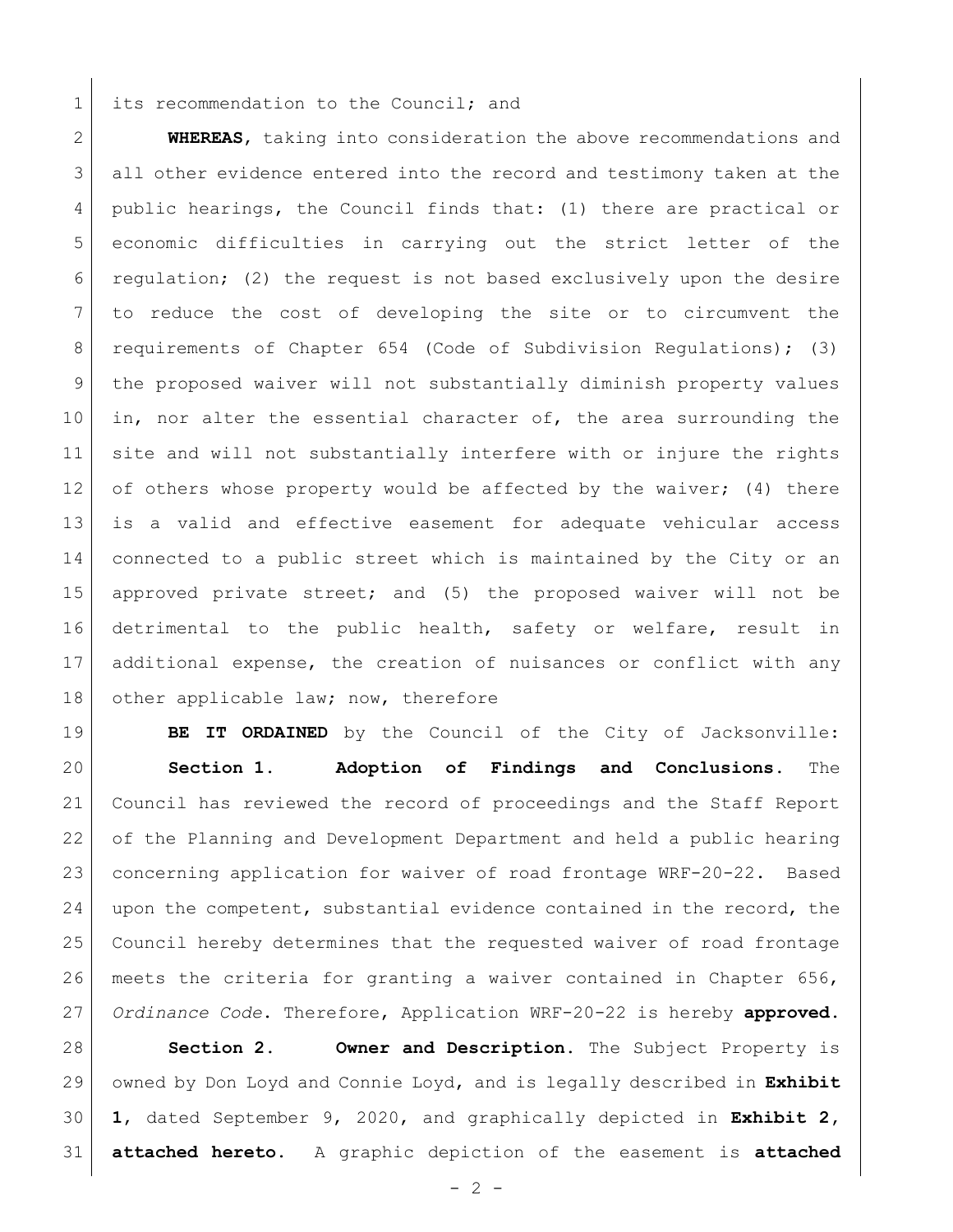**hereto** as **Exhibit 3**. The applicant is Don Loyd, 438 Cathy Tripp Lane, Jacksonville, Florida 32220; (904) 472-5610.

 **Section 3. Distribution by Legislative Services.**  Legislative Services is hereby directed to mail a copy of this 5 legislation, as enacted, to the applicant and any other parties to this matter who testified before the Land Use and Zoning Committee or otherwise filed a qualifying written statement as defined in Section 656.140(c), *Ordinance Code*.

 **Section 4. Disclaimer.** The waiver of road frontage granted herein shall **not** be construed as an exemption from any other 11 applicable local, state, or federal laws, regulations, requirements, 12 | permits or approvals. All other applicable local, state or federal permits or approvals shall be obtained before commencement of the development or use and issuance of this waiver of road frontage is based upon acknowledgement, representation and confirmation made by the applicant(s), owner(s), developer(s) and/or any authorized agent(s) or designee(s) that the subject business, development and/or use will be operated in strict compliance with all laws. Issuance of this waiver of road frontage does **not** approve, promote or condone any practice or act that is prohibited or restricted by any federal, 21 state or local laws.

 **Section 5. Effective Date.** The enactment of this Ordinance shall be deemed to constitute a quasi-judicial action of the City Council and shall become effective upon signature by the Council 25 President and Council Secretary. Failure to exercise the waiver, if herein granted, by the commencement of the use or action herein approved within one year of the effective date of this legislation shall render this waiver invalid and all rights arising therefrom 29 shall terminate.